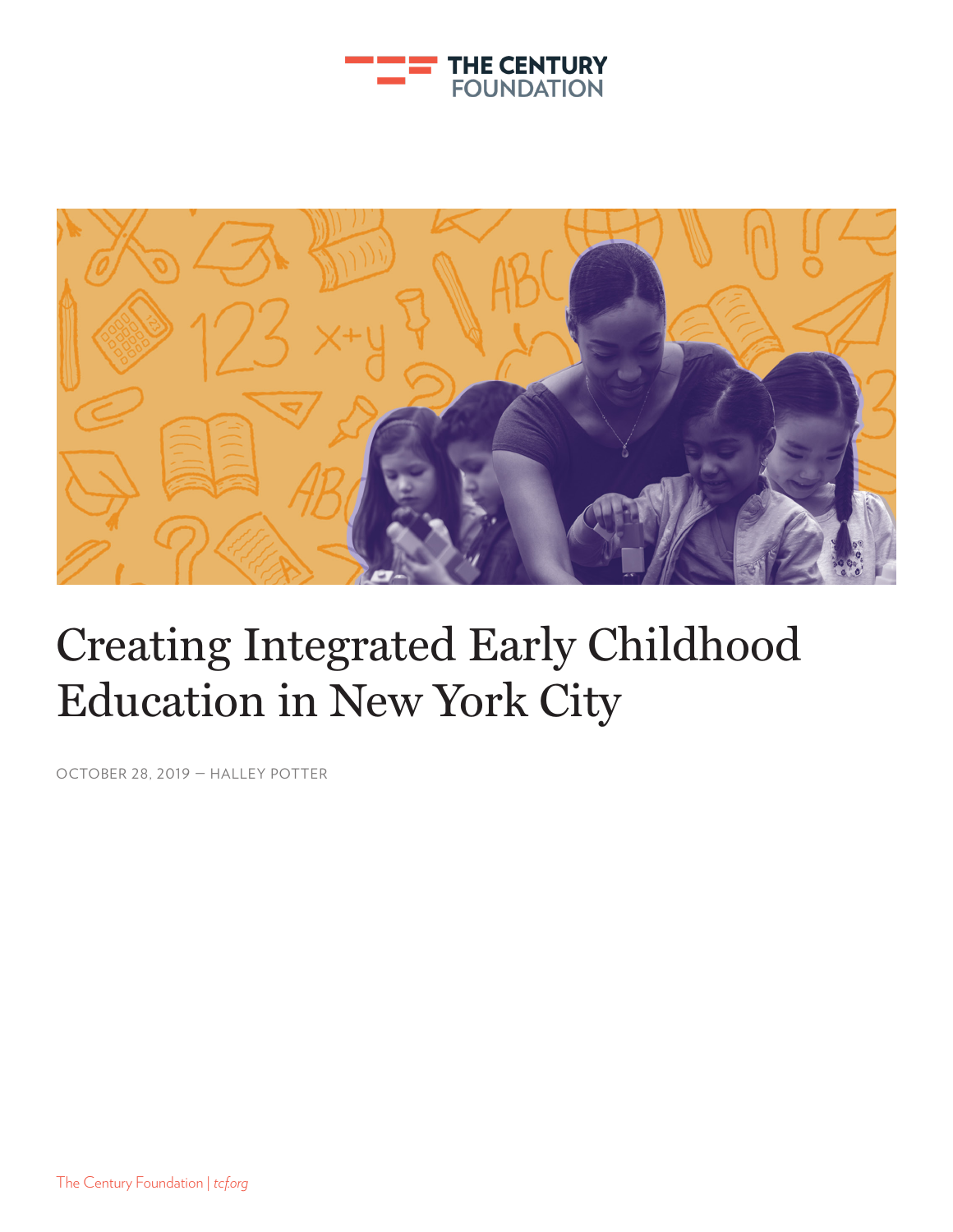

# Creating Integrated Early Childhood Education in New York City

OCTOBER 30, 2019 — HALLEY POTTER

New York City has never taken systemwide action to desegregate its schools, even though decades have passed since the landmark *Brown v. Board* Supreme Court decision. As historian Matt Delmont summarizes in his history of the reactions to "busing" in northern cities, "New York's school officials praised the *Brown* decision but wondered if it applied to them."1 As it turns out, those officials should have paid heed: in 2014, a study by the Civil Rights Project at UCLA found that New York State had the most segregated schools in the country, more segregated than the school systems in the deep south—a shameful distinction.<sup>2</sup>

In recent years, however, attention to and action on school integration in New York has grown. Through groups such as Teens Take Charge, IntegrateNYC, and the Alliance for School Integration and Desegregation, students and parents have been speaking up in support of integration. New integration plans have been successfully implemented in several community school districts. And earlier this year, the New York City School Diversity Advisory Group, a high-level panel of experts and community members convened by the mayor, issued two reports with sweeping recommendations for changes to the city's school policies and practices that, if enacted, would represent the most robust desegregation efforts ever undertaken in New York City.<sup>3</sup>

At the same time, the past few years have also seen growing attention to investments in early childhood education in the city. Mayor de Blasio made Pre-K for All, and subsequently 3-K for All, signature policies of his administration, expanding free, full-day public preschool to serve thousands of children and families. In recent months , two historic labor agreements raised wages for unionized early childhood teachers in community-based programs, marking a crucial investment in the early childhood workforce.4 And earlier this year, New York City Comptroller Scott Stringer announced a proposal that would dramatically expand funding in early care and education and triple the number of children served in public programs.<sup>5</sup>

Although the work on school integration and early education both have equity and opportunity as their core concerns, these two initiatives have been largely separate thus far. They should not be. The segregation seen in K–12 schools is fueled by a segregated pipeline of early education programs. And the goal of expanding access to high-quality early childhood programs necessarily requires thinking about diversity as an element of quality. If New York City wants to work toward lasting and meaningful school integration, it needs to begin its efforts where children begin their education.

This report can be found online at: https://tcf.org/content/report/creating-integrated-early-childhood-education-new-york-city/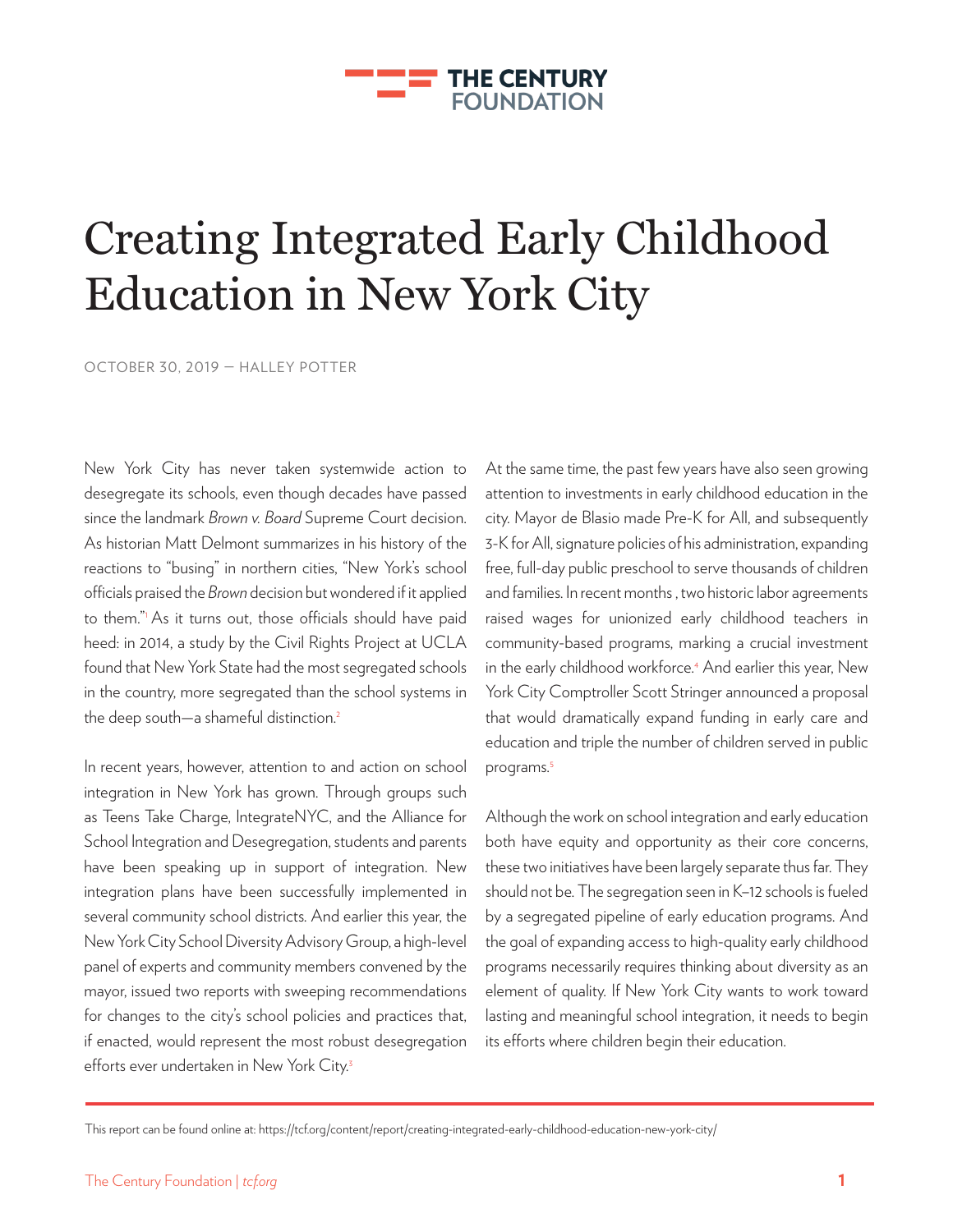The good news is that New York City already has many of the building blocks for a more integrated early education system in place. But it will take considerable problem-solving and intentional work—from policymakers and providers—to capitalize on existing opportunities for integration as well as open additional opportunities. This report attempts to give direction for some of that work, beginning with a discussion of why diversity in early education matters in the first place, followed by a summary of what we know about the demographics of early childhood education nationally. The subsequent sections give an overview of the early childhood system in New York City, covering children from birth up to age five; discuss the opportunities and challenges that the system presents for integration; and offer broad policy recommendations for the steps needed to provide more of the youngest New Yorkers with access to integrated learning environments.

## Why Diversity in Early Education Matters

The racial and socioeconomic diversity of preschool classrooms is a key component of their educational quality.

For decades, research on K–12 education has shown that lowincome students see gains to their reading and math skills from learning in socioeconomically integrated environments as opposed to attending schools with high concentrations of poverty.<sup>6</sup> Racially integrated classrooms also help foster critical thinking skills and reduce racial biases, important traits in today's complex, multicultural world.<sup>7</sup>

Adding to the large body of work on children in K–12, new research finds similar cognitive and social benefits in diverse preschool classrooms. A 2015 report from The Century Foundation and the Poverty Race Research Action Council highlights these findings.<sup>8</sup> One study using a large dataset of children from eleven state pre-K programs found that preschool children in classes with higher average socioeconomic status (SES) learned more on average than those in low-SES classrooms—regardless of the children's own backgrounds.9 A follow-up analysis of that data also found that racial diversity of pre-K classrooms was independently

associated with children's outcomes, and that racially diverse classrooms offer advantages for students.<sup>10</sup> Another study, comparing preschool children in economically mixed classrooms versus high-poverty classrooms, found that those in the economically mixed preschools showed greater growth in language skills.<sup>11</sup> In addition, a recent analysis of the impacts of universal versus targeted pre-K found that universal programs produced larger test score gains for lowincome children and were more economically efficient in producing these gains than targeted pre-K programs that serve only low-income children.<sup>12</sup> Although the study did not examine why universal programs were more efficient than targeted ones, the increased opportunity for diversity in the classroom could be a possible explanation.

One of the reasons for the greater learning seen in diverse preschool classrooms may be teacher quality. Research shows that preschool classrooms with higher average SES and low minority enrollment tend to attract more skilled preschool teachers.<sup>13</sup> However, even after controlling for instructional quality in the classroom, children in diverse preschool settings still show increased learning outcomes; thus, another mechanism by which diverse preschool classrooms promote children's cognitive growth may be in effect, such as peer effects.<sup>14</sup> Children learn by interacting with peers in the classroom. It is a particular advantage for lower-skilled children to have higher-skilled peers, while higher-skilled children tend to be less affected by the skill level of their classmates. Because children's exposure to math and language skills outside the classroom is highly correlated with their socioeconomic background, low-SES children therefore may benefit, on average, from having some middle- or high-SES classmates.<sup>15</sup>

In addition, racially and socioeconomically diverse preschool classrooms may help reduce prejudice among young children. Research shows that children typically develop awareness of racial and social categories by kindergarten, and that exposure to peers helps shape these perceptions.<sup>16</sup> One study of Anglo-British preschool children, for example, found that those children in racially integrated classrooms were less likely than those in homogeneous classrooms to show racial bias toward minorities.<sup>17</sup>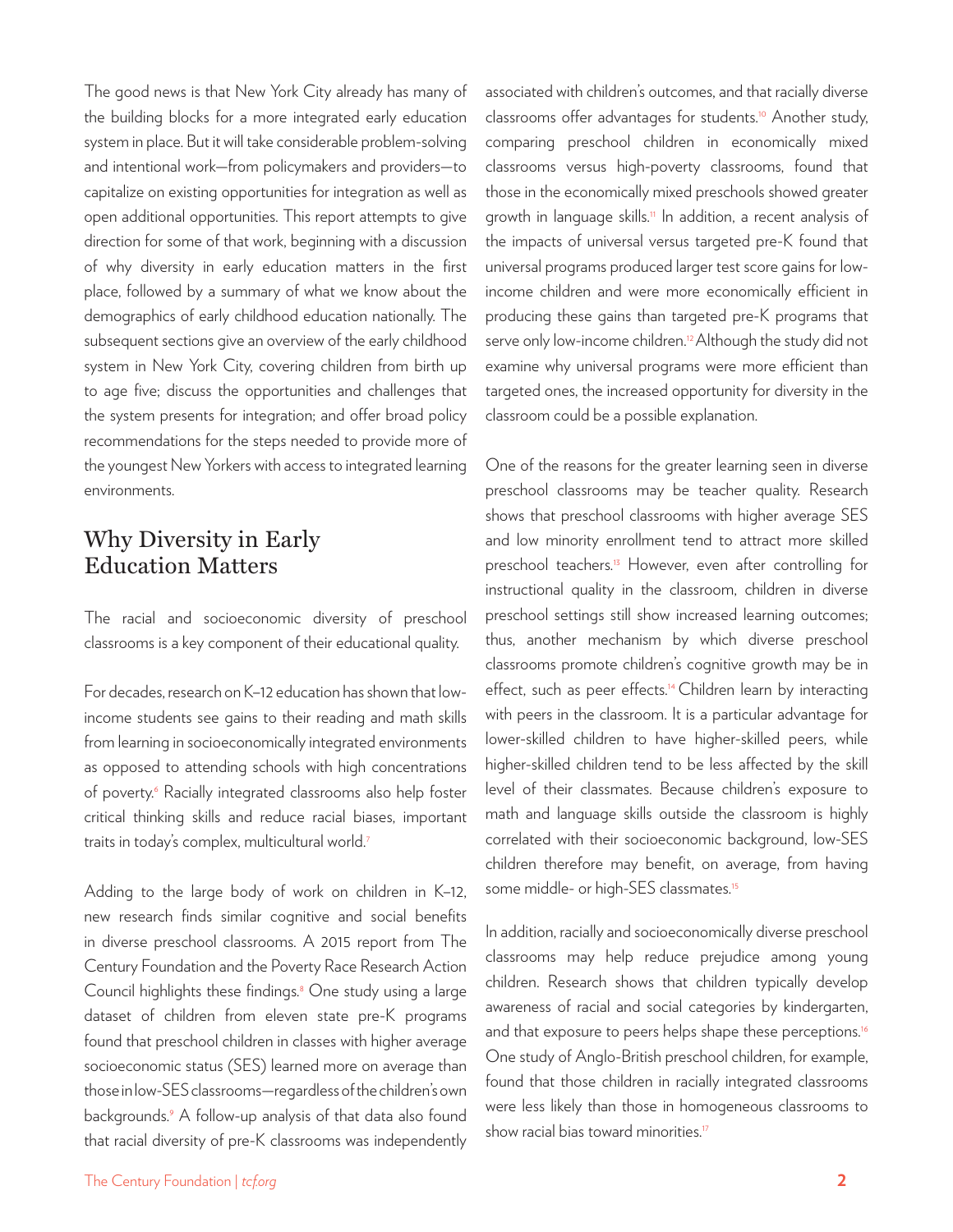## Demographics of Early Childhood Education Nationwide

Unfortunately, diverse preschool classrooms are a scarce resource in this country. New data analysis released in 2019 from Urban Institute researchers Erica Greenberg and Tomas Monarrez shows that early childhood settings are among the most racially segregated educational spaces in our country.<sup>18</sup> Greenberg and Monarrez looked at data for all center-based and home-based early childhood programs enrolling at least five children, from birth to preschool, included in the federally funded 2012 National Survey of Early Care and Education. This includes day care centers, private preschools, public pre-K, and Head Start programs, as well as family child care providers, nannies, and informal care arrangements, such a relative or neighbor providing child care for children. Using the "index of dissimilarity"—a measure of how many children from one group would have to move programs in order to create an even distribution of children from two different groups (in this case, looking at a combined group of black and Latinx students versus all other students)—the researchers compared levels of segregation in early childhood settings versus elementary, middle, and high schools. Based on this measure, the researchers found that early childhood education was 13 percent more segregated than elementary school education, and 20 percent more segregated than high school education. This is deeply troubling, because elementary school and high school education are themselves already incredibly segregated. Greenberg and Monarrez also found that early childhood programs are significantly more segregated in the Northeast than in other regions across the country.

This data echoes findings from earlier scholarship. According to one study of state pre-K programs, only one in five children was enrolled in a classroom that was both racially and socioeconomically diverse.<sup>19</sup> Another study looking at school-based preschool programs found that fully half of all preschool children were in highly segregated programs: about 40 percent of preschool children were in programs in which more than 90 percent of children were nonwhite, and another 10 percent were in programs that were more than 90 percent white.<sup>20</sup>

These high levels of racial segregation in early childhood education are in large part likely to be byproducts of the socioeconomic segregation that households face while raising children. Families with young children must first contend with housing segregation, which shunts lowerincome households into neighborhoods with limited early education choices.<sup>21</sup> In fact, poor children are more likely than poor adults to live in high-poverty neighborhoods.<sup>22</sup> Compounding that, families then face our early education landscape, which itself has evolved as a fractured system, with a mix of public programs such as Head Start, Early Head Start, and state pre-K that mostly restrict eligibility to low-income or at-risk children and private programs that are frequently unaffordable for working families. As a result, many young children attend day care centers and preschool programs with peers who mostly have similar socioeconomic backgrounds. In many cases, this means that child care settings and preschool classrooms are fairly racially homogeneous as well.<sup>23</sup>

## The Early Childhood Landscape in NYC

New York City is in a strong position to work toward achieving better integration of its early childhood education system. The first prerequisite for integration in early education is equitable access, which typically requires public investment. Thankfully, the city has a robust subsidized early education program for eligible low-income families. It is also ahead of the curve nationally in providing universal access to early childhood education for all four-year olds and three-year olds in some neighborhoods.24

Up until this year, New York City's public early education landscape consisted primarily of EarlyLearn, a program of directly contracted child care providers serving eligible low-income children up to age five, run by the city's Administration for Children's Services (ACS); child care vouchers, also administered by ACS; Head Start programs, some contracted directly with the federal government and others awarded subgrants from ACS; and Pre-K for All and 3-K for All, run by the New York City Department of Education (DOE). Starting in summer 2019, the DOE is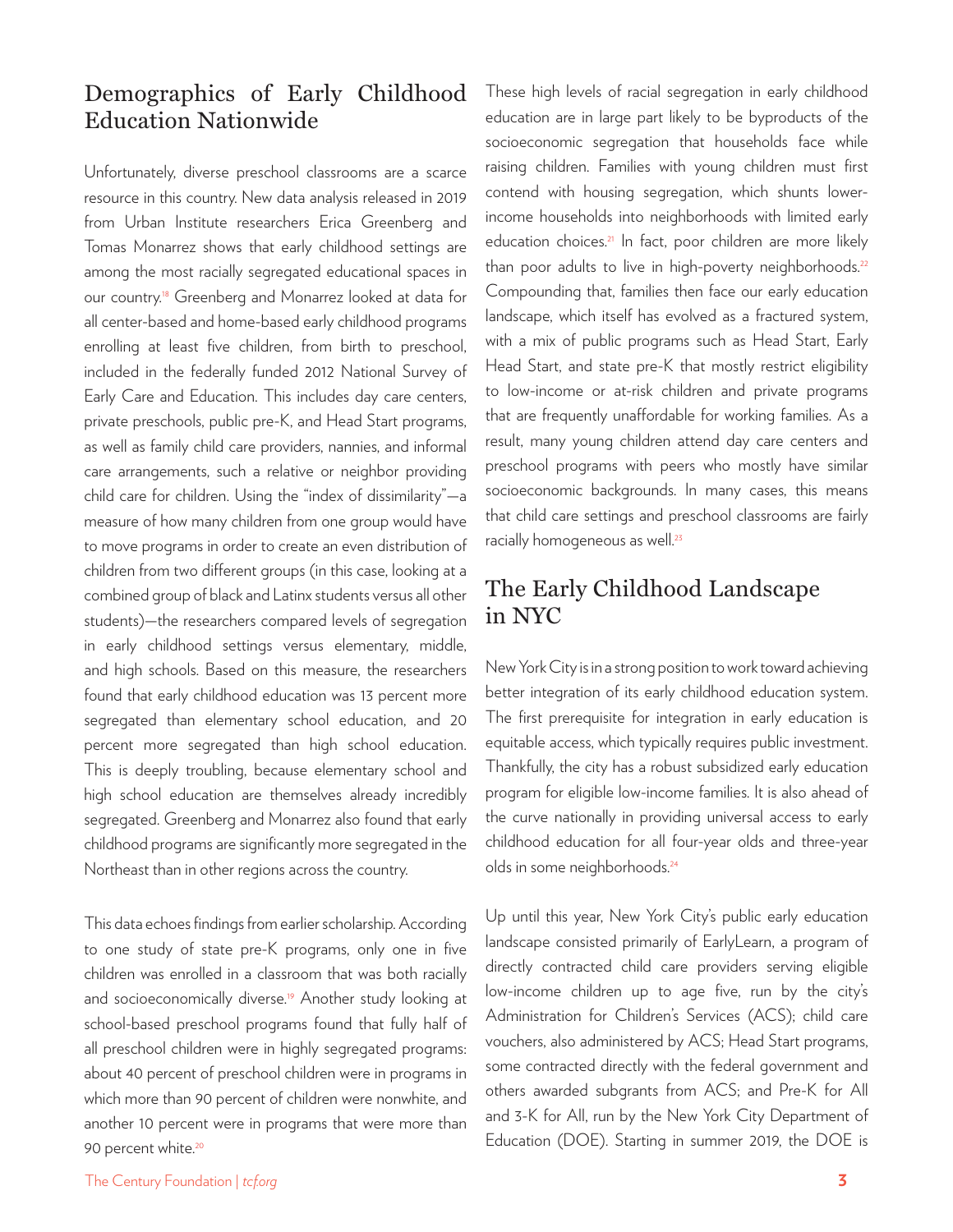administering all city-contracted programs—EarlyLearn providers (including income-eligible child care programs and city-contracted Head Start), Pre-K for All, and 3-K for All—through an umbrella Birth-to-Five system.25 This consolidation of city-contracted early childhood programs for eligible low-income families and universal pre-K and 3-K programs under the management of a single agency could provide new opportunities for supporting, coordinating, and blending these programs.

Nevertheless, the number of different funding streams, varied eligibility requirements, and a reality that still leaves many families to seek care in private settings together yield a complex landscape in which integration rarely happens naturally, or easily.

The sections that follow provide an overview of that landscape and an analysis of the challenges and opportunities for integration that result, dividing the field to look at the systems serving children under age three (for whom no universal programs are available) and three- and four-yearolds (who have access to programs with universal eligibility and a growing number of available seats).

# Children under Age Three

For children under three years of age in New York City, there is no universal early education option available. The landscape of early care and education is accordingly divided between public programs that offer access to eligible lowincome families and a private market serving higher-income families as well as lower-income families that are not served, due to lack of eligibility or availability, by public programs.

### *Public Programs for Low-Income Families*

Eligible low-income families with children under age three are served through three main programs: early childhood programs in licensed day care centers or family child care homes (which are funded through the Child Care Development Block Grant [CCDBG] and were formerly part of EarlyLearn NYC, now part of the DOE's Birth-to-Five program); child care vouchers that may be spent at licensed child care centers and family child care homes that accept them, as well as on informal care arrangements; and federally funded Early Head Start classrooms.

Eligibility and availability of these three public options differ. CCDBG-funded early childhood programs and child care vouchers are typically available to families earning up to 200 percent of poverty (roughly \$50,000 a year for a family of four), and families pay a copayment using a sliding scale based on family income that can range from a few hundred dollars to nearly \$9,000 per year for a child under age three.26 Families may also have to meet work or education requirements in order to be eligible for CCDBG-funded programs and vouchers. Early Head Start primarily serves families whose incomes are below the federal poverty line, with no work or education requirements, and charges no fee.

Not every eligible family is served by these programs. In fact, the Citizens Committee for Children estimates that less than half of eligible children under age five are enrolled in public programs, with the greatest coverage for threeand four-year-olds, and significantly less coverage for infants and toddlers.<sup>27</sup> Several factors may contribute to the limited reach of the current public system. Historically, some CCDBG-funded programs have been under-enrolled. Families may not have been aware that seats are available to them, due to an ineffective referral system and centers' lack of capacity to advertise. Parents also may not be interested in the services at certain centers due to location or program specifics, because the seats available are for the wrong age group, because they cannot afford the copayments required to participate, or because they are not looking for child care. Language barriers, immigration concerns, and cultural preferences also impact families' choices in child care and may contribute to the disproportionate low enrollment of certain groups, especially Latinx families.<sup>28</sup> The city can also take a long time to approve children's enrollment, leaving seats empty in the interim.<sup>29</sup> At the same time, limited funding for subsidized programs and child care vouchers which are dependent on federal appropriations, as well as state and local dollars—means that there is often a long wait for eligible families to be served by the voucher program and at popular directly contracted programs.<sup>30</sup>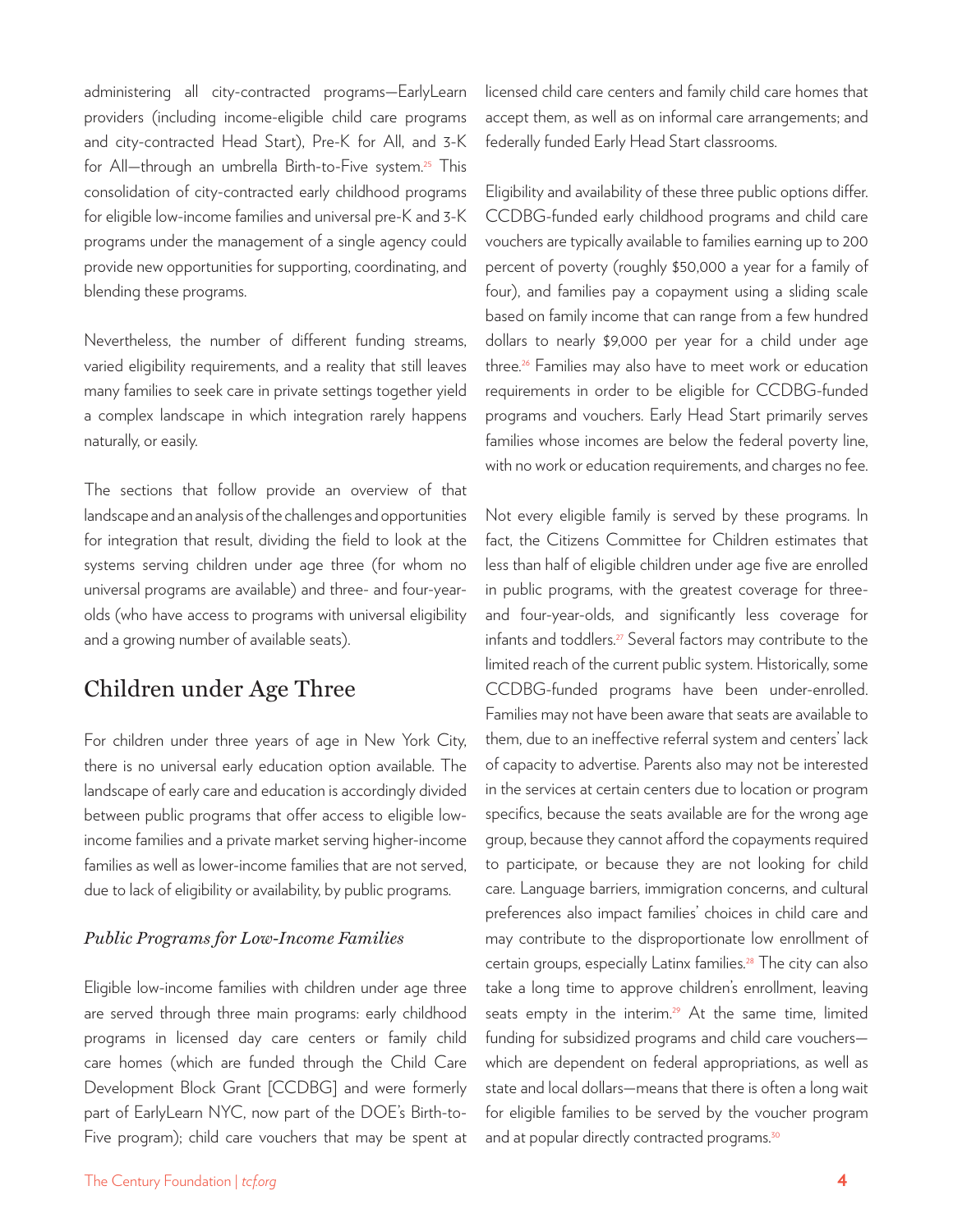## The Private Market

Families with children under age three who are not served by public programs are left to find child care in the private market. This category includes families who earn too much money to qualify for the subsidized programs or who do not meet the other eligibility requirements (such as work or reason for care requirements), as well as families who are eligible but not served due to a lack of funding and seats. The average cost of child care for infants and toddlers in the private market in New York City is substantial, straining the budgets of all but the wealthiest New Yorkers. Across New York State, the average cost of care for an infant in a day care center is over \$15,000 a year, and care in a family child care home is over \$10,000<sup>31</sup>—and the rates inside New York City are almost certainly higher than the state average.<sup>32</sup> The New York City Comptroller's office estimates that child care costs at the sixty-ninth percentile—a benchmark for affordability used by the state—were over \$21,000 for infants in centerbased care and over \$10,000 for those in family day care settings.<sup>33</sup> Some centers charge more than \$40,000 per year.34

## Challenges and Opportunities for Integration

Without universal access to early education for children under age three, the main existing opportunities for socioeconomic integration lie in blending the different public funding streams and private pay tuition revenues to serve eligibleand non-eligible children in the same classrooms. That is, wherever possible, children in early education settings must not be kept in separate programs according to the type of funding received for their care. The practice of separating classrooms by funding stream or otherwise differentiating services is, as researcher Kendra Hurley explains, "a case study in some of the ways integration goes astray when done without intent."35

Creating these opportunities is a two-step process: first, individual day care centers or family child care homes must be receiving different funding streams to begin with, and second, within those settings, individual classrooms must mix children from different programs.

#### **Blending Early Head Start and Other Public Programs**

Some of this blending is possible within different publicly funded programs. Some early childhood providers serving children under age three, for example, receive funding to operate both Early Head Start and CCDBG-funded programs. The chief architect of the federal Head Start program originally hoped, during the program's creation over fifty years ago, for a socioeconomically integrated model.36 However, Head Start and Early Head Start have the lowest income eligibility of all of the funding sources for early education in New York City, serving children from families who have incomes below the poverty line, are experiencing homelessness, or receive public assistance. Thus, creating classrooms that have children attending with Early Head Start funding and with other public funding sources could create a degree of socioeconomic integration and ensure that Early Head Start children are not in classrooms with the greatest, concentrated need. Unfortunately, this type of blending does not always happen, and doing it successfully currently requires individual early childhood providers to bear the burdens of significant administrative complexity.

Some Early Head Start classrooms are funded through a central grant to the DOE, which then issues subgrants to providers. As part of this contracting process, DOE has said that the city will support providers in blending Early Head Start and Head Start programs with Birth-to-Five programs if providers choose to do so, but such blending is not required. At the same time that it has pledged to support providers who decide to blend, the DOE has also cautioned providers against undertaking this goal lightly. The request for proposals for Birth-to-Five states:

> *The DOE expects that effectively and seamlessly combining Birth-to-Five services with Head Start/Early Head Start services may come with significant programmatic complexity, additional costs, administrative and reporting requirements, and*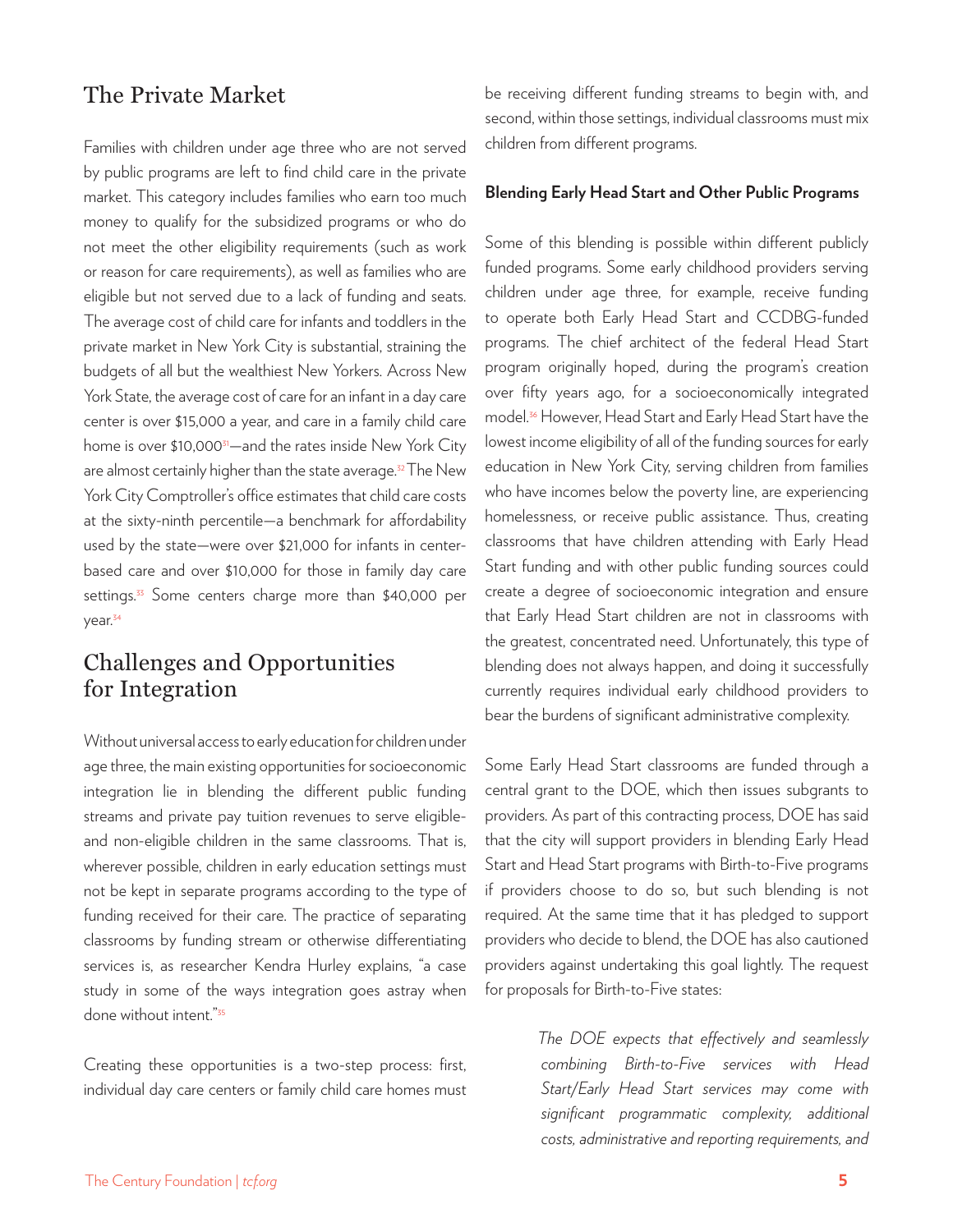

*complex cost allocation requirements. Proposers are advised to consider their organizational and staffing capacity before deciding to pursue this option. Based on a program's request and demonstrated capacity, the DOE will approve blending Birth-to-Five services with Head Start/Early Head Start services in classrooms on a case by case basis.*<sup>37</sup>

Thus the message from the city on blending Early Head Start and Head Start programs with other public programs has been mixed. The promise of support from DOE is helpful, but it seems likely that the administrative burden will still lie with individual programs, and it is unclear how many programs will willingly take on this challenge.

Other providers in New York City, like the Educational Alliance's Manny Cantor Center, have Early Head Start and Head Start grants directly with the federal government. These providers are on their own if they decide they want to blend programs into single classrooms, and the federal program is not generally set up to make such blending easy.

#### **Blending Public Programs and Private-Pay Seats**

Beyond blending Early Head Start with other publicly funded programs, opportunities for broader socioeconomic integration of children under age three lie in combining the variety of public programs with seats funded by private-pay tuition. This type of blending is possible in Birth-to-Five centers or family child care homes that enroll children whose families are paying market-rate tuition as well as children funded through one of the public programs. It is also possible in a range of child care centers and family child care homes that accept child care vouchers but also enroll private-pay families.

Based on a comparison of city data on the number of infants and toddlers in subsidized programs and licensing data on the number of seats available for infants and toddlers in programs across the city, about 60 percent of all licensed seats in day care centers and 40 percent of seats in family child care homes are currently filled with children funded through a public program (CCDBG-funded programs, DOE-contracted Early Head Start, or child care vouchers). (See Figure 1.) These are rough figures that do not perfectly align for a number of factors (see the note on Figure 1), but they nevertheless give a big-picture view of the type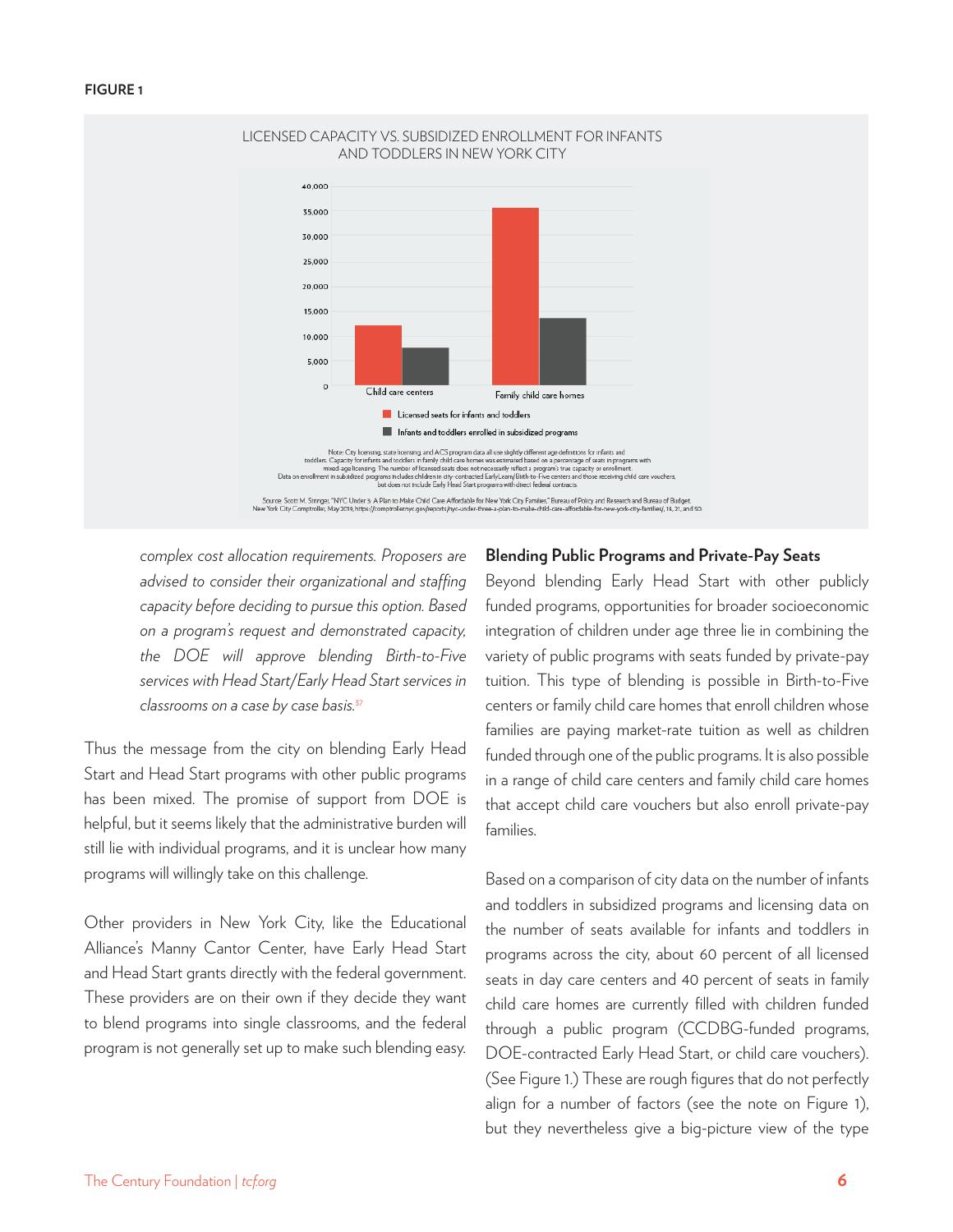of integration that might be possible, if public and private seats were more evenly distributed in the same programs and classrooms across the city.

But, of course, seats are not evenly distributed throughout the city. Some programs accept only publicly funded children, and others accept only private-pay families. It is unknown how many centers accept a mix of publicly funded and private-pay children, because the city does not keep that data.38 DOE will permit programs that receive Birth-to-Five funding to enroll both private-pay and publicly funded students; however, there is no particular encouragement or support for programs to do so.<sup>39</sup> The federal Early Head Start program also allows programs to enroll private-paying students alongside Early Head Start children.<sup>40</sup>

Some centers are blending programs already, and their reasons for doing so are varied. Some, like Friends of Crown Heights in Brooklyn, would prefer to enroll only publicly funded students, but have added private-pay children to help with their bottom line after losing funding for a number of subsidized seats.41 Others, such as University Settlement's Park Slope North/Helen Owen Carey center, intentionally embrace the opportunity for socioeconomic integration.<sup>42</sup> Among centers that do receive public funding and private tuition, practices also vary as to whether the classrooms themselves are mixed, or kept separate based on funding stream.

## Three- and Four-Year-Olds

For slightly older children, the introduction of universal early childhood programs, available to all families without charge, creates more opportunities for integration in New York City's early childhood landscape. All four-year-olds in the city are eligible for universal pre-K, and a growing number of community school districts across the city are offering universal 3-K for three-year-olds. As of the 2019–20 school year, twelve of the city's thirty-two geographic community school districts currently offer 3-K for All, with the current administration hoping to serve the entire city by the time the mayor's term ends in 2021.43 As of 2018–19, nearly 68,000

four-year-olds were enrolled in full-day universal pre-K, and over 3,300 three-year-olds were enrolled in 3-K.44

Although families of all socioeconomic backgrounds are guaranteed seats through these universal programs, not every seat is open to every child. Funding for these universal programs is combined with income-eligible funding streams and delivered across a variety of different settings, yielding a complicated landscape with its own challenges when it comes to integration.<sup>45</sup>

## *Pre-K and 3-K in Public Schools and DOE Pre-K Centers*

Roughly 45 percent of children in pre-K and 72 percent of children in 3-K are enrolled in programs at public district or charter schools or pre-K centers run by DOE.46 Admission to these programs follows a list of priorities similar to the public kindergarten enrollment criteria, which include preferences for children living in the attendance zone or community school district that the school is located in, as well as for children with siblings already at the school.47 There is no income eligibility for these programs, but there is also no guaranteed coverage of extra hours beyond the school day (6 hours, 20 minutes) or extra days beyond the school year (180 days a year, after holidays and summer break). Individual programs may have before-school or after-school care, as well as camps during school breaks, but availability and cost of these programs varies. In the 2019 Pre-K Admissions Guide, of the more than 700 pre-K sites in district schools, charter schools, or DOE pre-K centers, only about 200 are listed as having before-school programs, after-school programs, or both.<sup>48</sup>

### *Pre-K and 3-K in Community-Based Organizations*

The other 55 percent of children in pre-K and 28 percent of children in 3-K are enrolled in programs run by communitybased organizations.49 The community-based organizations that offer pre-K or 3-K take several forms: day care centers, family child care homes, and private and parochial schools.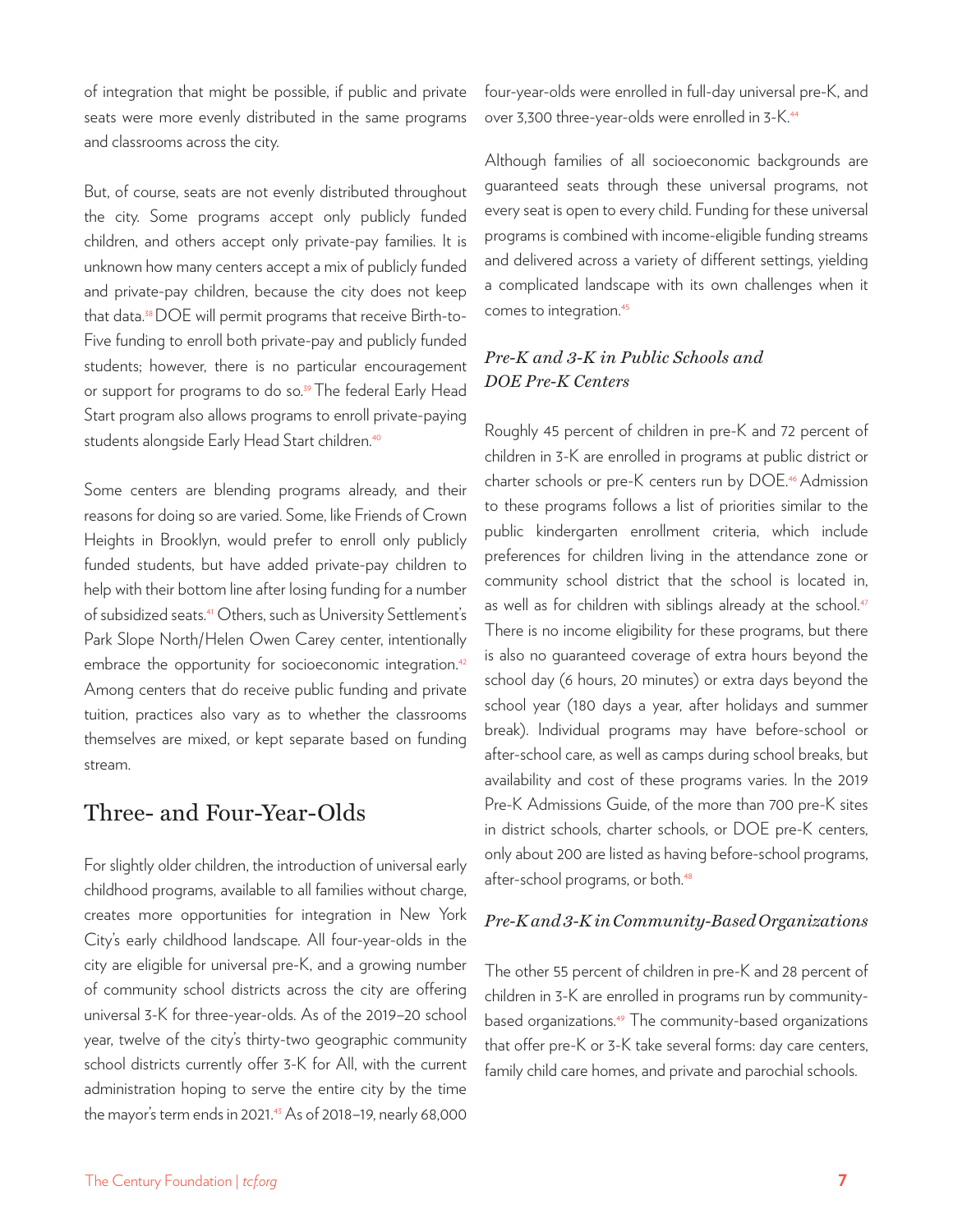The length of and eligibility for these programs also varies. Some community-based programs offer an extended day and year (covering eight or ten hours a day, for 225 or 260 days a year), which is publicly funded and available to families who qualify through CCDBG or Head Start. Other community-based programs follow the traditional school day and year calendar, and are open to all families regardless of income. These centers may choose to offer an extended day for families who pay tuition to cover the extra hours.

#### *Challenges and Opportunities for Integration*

With varying program schedules and eligibility requirements across school-based and community-based settings, the challenges and obstacles for integration look different, depending on the context.

## **Supporting Diversity at Public Schools and DOE Pre-K Centers**

Within pre-K and 3-K programs at public schools and DOE pre-K centers, universal access creates an important opportunity for fostering diversity that is absent across most of the early education landscape. The challenges around integration in these classrooms are largely the same issues that face public elementary schools in the city. Residential segregation in the city means that geographically zoned schools often reflect the segregation of the neighborhoods in which they are located. Attendance zones are also sometimes drawn in ways that reinforce or even exacerbate that segregation.<sup>50</sup> The varied availability of programs to provide care before school, after school, or during school holidays may also affect the viability of a program as a strong option for working families.

The Century Foundation's analysis of pre-K enrollment demographics for the first year of the newly expanded universal program (2014–15) found that pre-K classrooms in public schools or DOE centers had levels of racial diversity similar to those of public kindergarten classrooms.<sup>51</sup>

#### **Supporting Diversity at Community-Based Programs**

The enrollment priorities and eligibility requirements in community-based programs create a different set of opportunities and challenges. Enrollment for pre-K and 3-K programs run by community-based organizations is not based on a geographic zone. (However, universal 3-K is currently only available in twelve community school districts.) Breaking the tie between geography and enrollment priorities creates the potential for programs to enroll students from multiple neighborhoods and possibly attract a more diverse population as a result. This is particularly the case for programs that are in locations with good access to public transportation or near commercial centers. A handful of community-based pre-K programs have also been able to implement enrollment priorities specifically designed to promote diversity by giving priority to students who are emergent multilingual learners or eligible for free or reduced-price lunch through the city's Diversity in Admissions program.<sup>52</sup>

The other enrollment priorities for community-based programs are primarily based on providing continuity for families—giving preferences to children who are already enrolled at the center in programs serving younger children and to those whose families receive other public services from the organization.<sup>53</sup> Prioritizing continuity for families makes sense, but it also poses a challenge: when the day care classrooms for children under age three that feed into pre-K and 3-K do not have universal access—largely separating families based on eligibility for public programs and ability to pay for private programs at a variety of price points continuity for families can mean the patterns of segregation found in the programs for younger children are replicated in the programs for older children.

Given the fact that these universal programs are often fed by segregated pipelines, one of the best opportunities for creating integrated classrooms lies in centers that have both CCDBG-funded extended-day seats for eligible lowincome families and pre-K or 3-K seats open to families of all backgrounds, and that blend both programs in the same classrooms. Historically, providers that offer both programs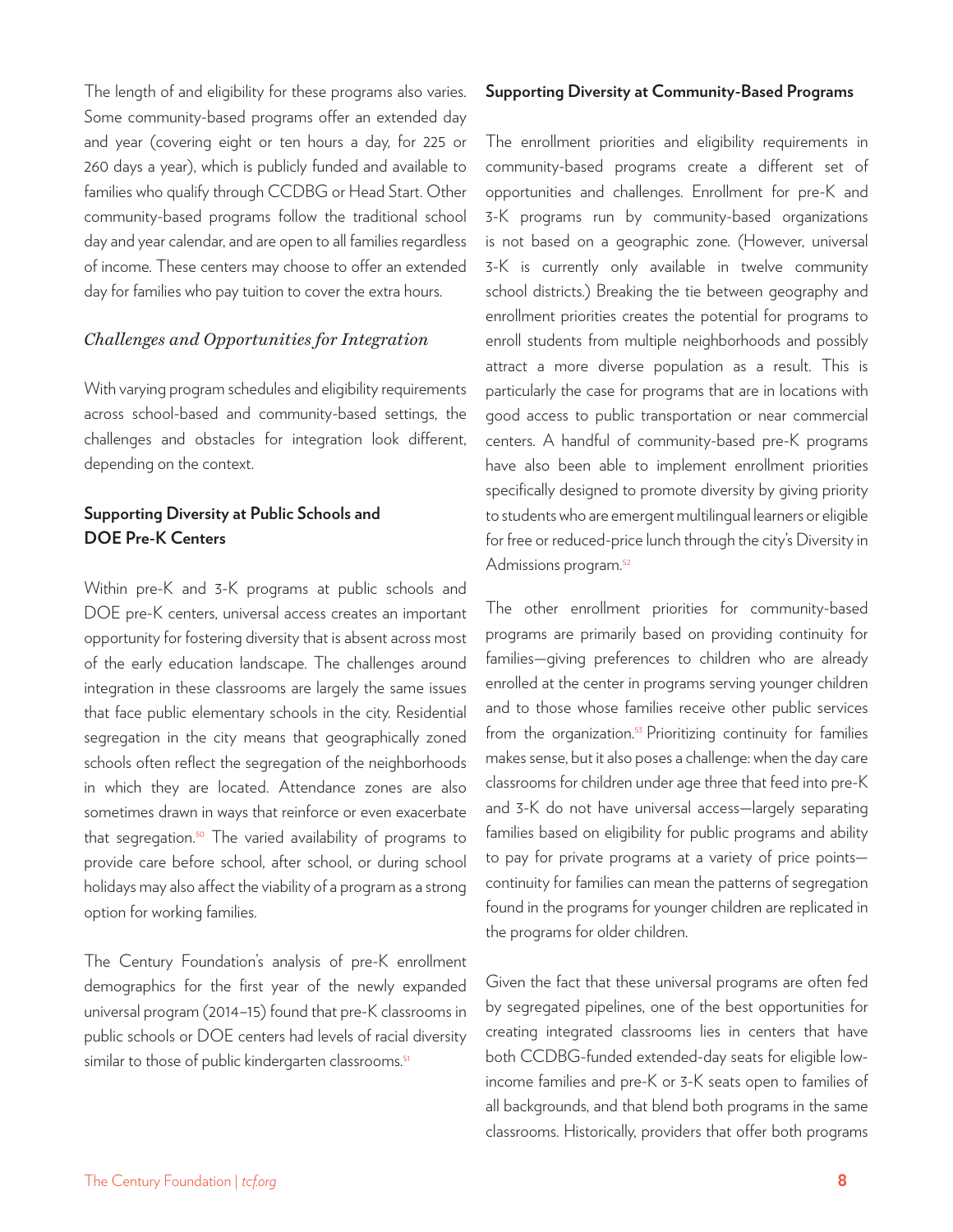#### **FIGURE 2**



have not always blended them in the same classrooms. In fact, when Pre-K for All was first rolled out, the DOE initially required some providers to keep children in different programs in separate classrooms, resulting in centers with separate "EarlyLearn," "Head Start," and "Universal Pre-K Only" classrooms side-by-side, in the same building.<sup>54</sup> The DOE eventually changed its policy to allow providers to request waivers to blend their classrooms, and the new request for proposals for Birth-to-Five services takes this one step further. Under the new contracts (which will begin in 2021), all providers that are awarded both extended day and year seats for eligible low-income children and school day and year universal pre-K seats are required to blend both programs together in the same classroom, with the expectation that "all children and families participating in the program have shared and aligned experiences."55

The end to the separation of classrooms by funding stream within centers is an important positive change to support integration. However, there is more work to be done to increase the number of providers that receive both types of contracts to begin with. As of 2018–19, just 60 of the more than 1,000 community-based pre-K sites—enrolling less than 4 percent of all pre-K children—had contracts to serve

both eligible low-income children in an extended day and year program and universally eligible children in a school day and year program.<sup>56</sup> (See Figure 2.)

The DOE's current request for proposals seeks to increase that number by naming socioeconomic integration as one of just four priorities for the evaluation of proposals, giving a leg up to programs that propose to offer both extended day and year and school day and year slots, over programs that propose school day and year slots only. This is a very positive development that could be an important incentive for providers that had not previously offered extended day and year slots to do so. However, it could be even better. The request for proposals does not provide any incentive for programs that were planning to seek extended day and year slots to include school day and year slots as part of their proposal. The DOE's language about blending both programs in the same classrooms could also scare away some applicants. This blending will now be required of programs, and the request for proposals says that DOE will "provide resources and support to programs to implement this expectation."<sup>57</sup> However, just as the DOE warns providers about the difficulties of blending Head Start or Early Head Start with CCDBG-funded programs, it cautions providers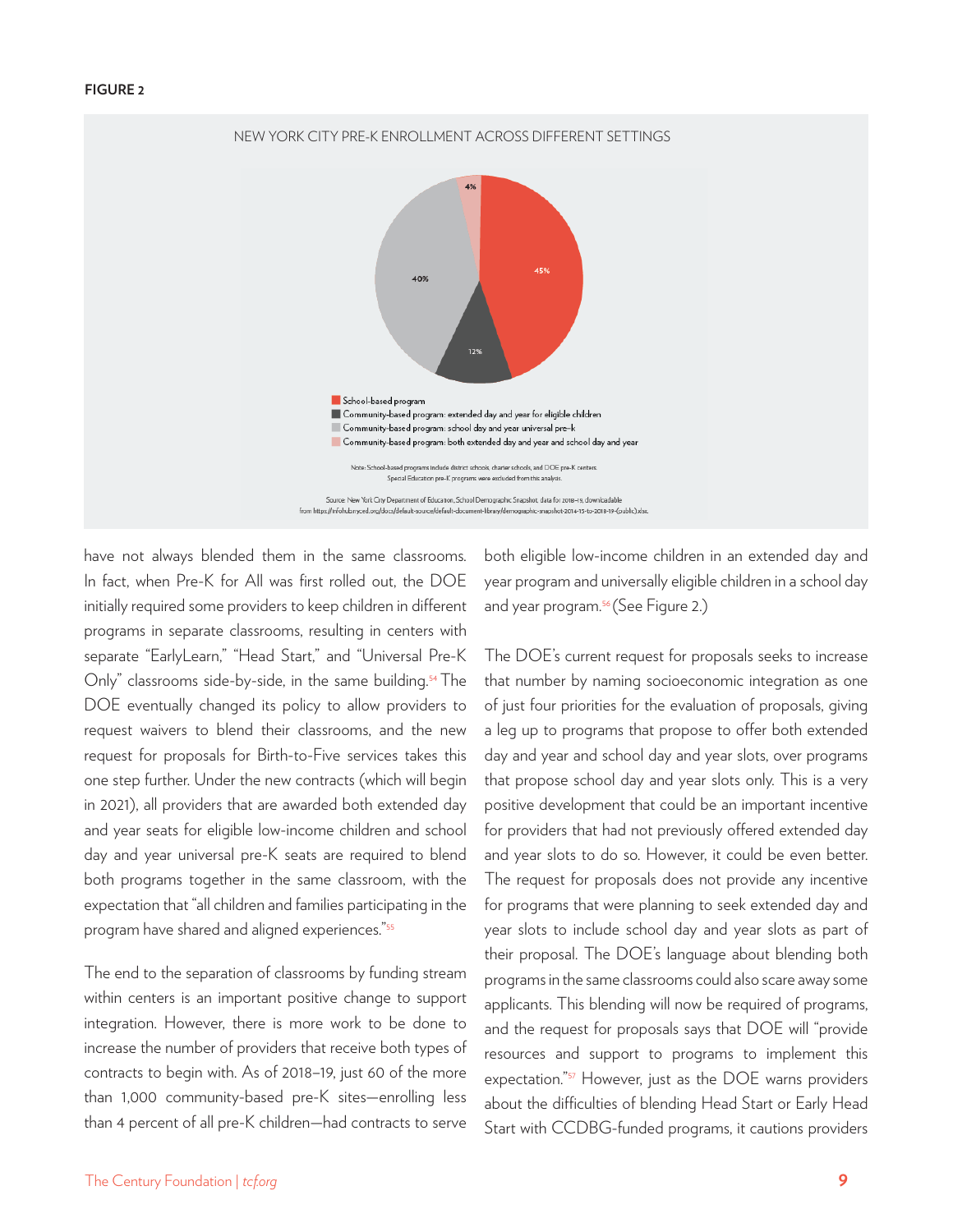#### **FIGURE 3**



about the additional administrative burden that operating both extended day and year and school day and year programs may entail:

> *While combining these service models offers an exciting opportunity to foster socioeconomic and racial integration at the classroom level, the DOE expects that effectively and seamlessly combining these models may come with additional administrative requirements, including cost allocation. Proposers are advised to consider their organizational and staffing capacity before deciding to pursue this option.*<sup>58</sup>

Thus, it remains to be seen whether the number of providers operating both types of programs will increase or decrease in the upcoming round of contracts.

On top of the challenges of blending programs with extended day and year slots with school day and year slots, adding Head Start further complicates the picture, introducing the same challenges that are associated with blending Early Head Start programs for younger children together with different funding streams. The DOE maintains the same policy for Early Head Start and Head Start of supporting but not requiring blended classrooms.<sup>59</sup>

In The Century Foundation's analysis of pre-K enrollment in the first year of Pre-K for All (2014–15), community based pre-K programs had much higher levels of segregation than public kindergarten classrooms. The communitybased pre-K classrooms were half as likely as kindergarten classrooms to have highly diverse plurality enrollment with no majority over 50 percent, and they were almost twice as likely to have high levels of racial homogeneity with a majority group constituting over 90 percent.60 Data from 2018–19 likewise shows high levels of segregation at the program level in community-based pre-K, with half of all children enrolled in programs that are fairly homogeneous (with 71 percent to 90 percent of the student body coming from a single racial/ethnic group) or highly homogeneous (with over 90 percent of students coming from a single racial/ethnic group). School-based pre-K programs, while still enrolling less than a third of all students in highly diverse programs (with no racial/ethnic majority), are somewhat more diverse. (See Figure 3.)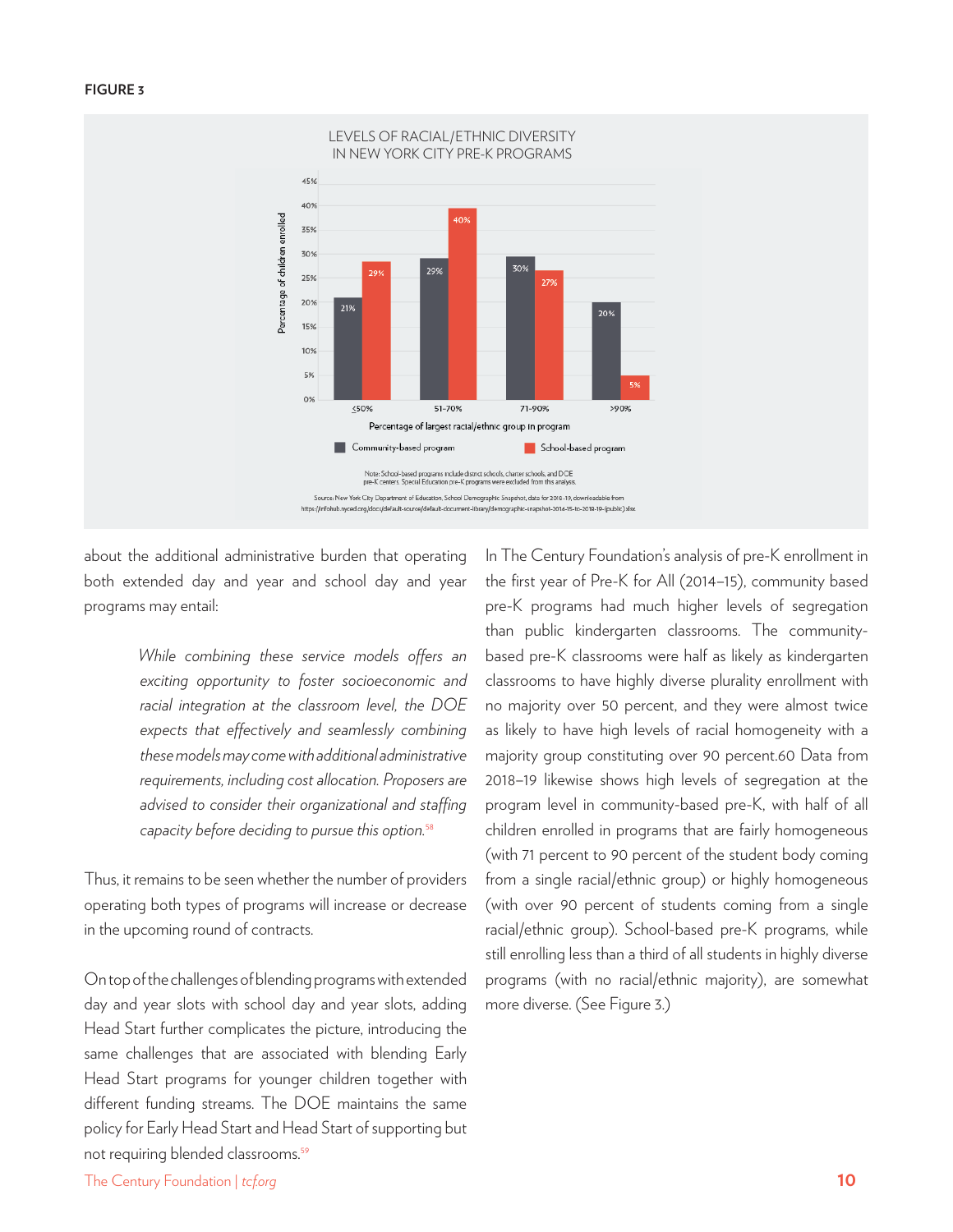## Policy Recommendations

New York City's current early education landscape is a bit like its subway system: a complex web of different pathways, with varied entrances and exits, that is underfunded and frequently and frustratingly broken—but also far superior to what most other cities have. In a system this complicated, there is no quick fix that can make integration happen overnight, but rather a variety of different policy changes that can help create and support new opportunities for diversity.

The following steps are needed to promote integration in programs for children under age three:

- The city and the federal Office of Head Start should work toward simplifying systems to allow and encourage providers receiving Early Head Start funding and other funding streams to blend their programs in order to integrate their classrooms.
- The city should encourage more early childhood providers to house public programs as well as private-pay seats, and require blending of programs for those that do.
- City, state, and federal leaders should work to expand access toward having public programs with universal eligibility.

While blending programs is the best possibility for integration in the current system, the third step—expanding access to publicly funded child care programs—holds important long-term promise and is picking up some political steam. New York City Comptroller Scott Stringer, for example, has proposed a plan that would expand eligibility for subsidized early education (through Birth-to-Five or vouchers) to include families earning up to 400 percent of poverty, or roughly \$100,000 a year for a family of four.<sup>61</sup> At the federal level, proposals such as the Child Care for Working Families Act<sup>62</sup> would more than double the number of families eligible for child care subsidies by increasing eligibility to families earning up to 150 percent of the median income in their state.<sup>63</sup> With increased eligibility for public programs to include middle-class families come additional possibilities to bring children from different backgrounds together—but only if programs are structured to support such integration.

For three- and four-year-olds, universal access is already well underway in New York City, but some of the structures to support integration are still lacking. The city should:

- Include discussion of pre-K and 3-K programs in broader conversations about socioeconomic and racial integration across grades in the public school system.
- Expand options for enrolling children in programs before school, after school, and during school breaks.
- Encourage more community-based centers to offer both extended day and year and school day and year programs and shift more of the administrative burden of blending programs to the central office.
- Continue to simplify and support the blending of Head Start with other programs.

In addition to tackling these individual strands of the solution to promote greater integration in early childhood programs in New York City, the administration should also consider convening a working group of experts, providers, teachers, community members, and parents—plus perhaps even students, in some capacity—to consider questions of diversity and integration in early childhood education. Just as the School Diversity Advisory Group has done in its analysis of elementary, middle, and high school admissions,<sup>64</sup> the early childhood integration working group would undergo a systematic review of early childhood programs in New York City with respect to equity and diversity. Using a framework like the "5 Rs of Real Integration," developed by the youth advocacy organization IntegrateNYC, the group would consider not just enrollment demographics but also other aspects of the early care and education experience—such as resource equity, strong relationships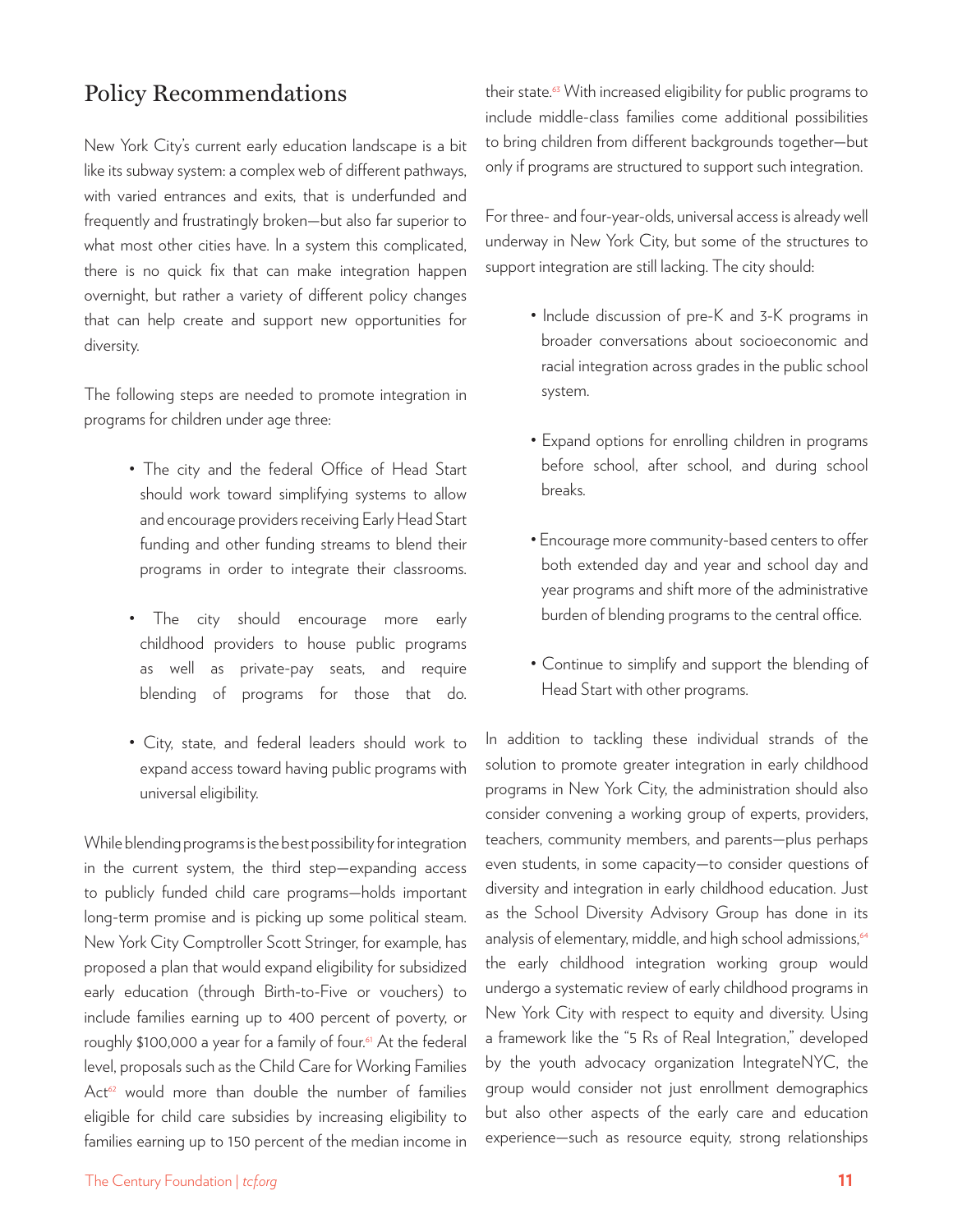among children and teachers, diversity of the early childhood workforce, and culturally responsive pedagogy—that are required for programs to reflect the diversity of the city and meet the needs of diverse families.<sup>65</sup> The analysis and recommendations from this group would create a blueprint for fostering integrated learning environments starting from birth that would feed into and strengthen integration efforts in K–12 schools.

# Conclusion

In contrast with K–12 education policy, in which universal eligibility is taken for granted, advocates in early education are still working toward the basic goal of access for all children to high-quality programs. This stark reality can at times make questions about socioeconomic and racial integration seem premature, but the fight for increased access and increased integration should go hand in hand. Diversity is a key aspect of program quality for early childhood education. And if advocates work merely to expand a system of siloed opportunities, then the city runs the risk of cementing lines of segregation that are difficult to work around, even when we achieve universal access through programs such as Pre-K for All and 3-K for All. As New York City works to expand and improve early childhood education, advocates, policymakers, providers, and parents should seize opportunities for diversity where they exist and lay the groundwork for broader integration throughout the early education system.

# Author

**Halley Potter** is a senior fellow at The Century Foundation, where she researches public policy solutions for addressing educational inequality.

# Notes

**3** Christina Veiga, "School Diversity Group: NYC Should Phase Out Gifted Programs, Curb Selective Screening in Admissions," Chalkbeat, August 26, 2019, https://www.chalkbeat.org/posts/ny/2019/08/26/school-diversity-group-says-nycshould-phase-out-gifted-programs-curb-selective-screening-in-admissions/.

**4** Christina Veiga, "NYC and Union Officials Hail Move toward Pay parity for Pre-K Teachers but Some Worry over Educators Left Out of Deal," Chalkbeat, July 9, 2019, https://www.chalkbeat.org/posts/ny/2019/07/09/nyc-and-unionofficials-hail-move-toward-pay-parity-for-pre-k-teachers-but-some-worry-overeducators-left-out-of-deal/; and Christina Veiga, "City, Labor Leaders Announce Deal to Close Pay Gaps for NYC Pre-K Teachers in Head Start Programs," Chalkbeat, October 3, 2019, https://chalkbeat.org/posts/ny/2019/10/03/city-laborleaders-announce-deal-to-close-pay-gaps-for-nyc-pre-k-teachers-in-head-startprograms/.

**5** Michael Gartland, "NYC Comptroller Announces Plan to Bring Childcare to 70,000 Families," New York Daily News, May 17, 2019, https://www.nydailynews. com/news/politics/ny-metro-comptroller-scott-stringer-child-care-20190517 pf7zidjuxjgo7kghddma567kfe-story.html.

**6** Richard D. Kahlenberg, All Together Now: Creating Middle-Class Schools through Public School Choice (Washington, D.C.: Brookings Institution Press, 2001).

**7** Amy Stuart Wells, Lauren Fox, and Diana Cordova-Cobo, "How Racially Diverse Schools and Classrooms Can Benefit All Students," The Century Foundation, February 9, 2016, https://tcf.org/content/report/how-racially-diverse-schools-andclassrooms-can-benefit-all-students/. Brief of 553 Social Scientists as Amici Curiae in Support of Respondents, Parents Involved v. Seattle School District, No. 05- 908, and Meredith v. Jefferson County, No. 05-915 (2006), http://civilrightsproject. ucla.edu/legal-developments/court-decisions/statement-of-american-socialscientists-of-research-on-school-desegregation-submitted-to-us-supreme-court/ amicus\_parents\_v\_seatle.pdf.

**8** See Jeanne L. Reid and Sharon Lynn Kagan, "A Better Start: Why Classroom Diversity Matters in Early Education," The Century Foundation and the Poverty & Race Research Action Council, April 2015, https://tcf.org/content/report/a-betterstart/.

**9** Jeanne L. Reid, "Socioeconomic Diversity and Early Learning: The Missing Link in Policy for High-Quality Preschools" in The Future of School Integration, ed. Richard D. Kahlenberg (New York: The Century Foundation, 2012), 67–126, https:// tcf.org/content/book/the-future-of-school-integration/.

**10** Jeanne L. Reid, "The Racial and Ethnic Composition of Pre-Kindergarten Classrooms and Children's Language Development," Penn State Law Review 119, no. 3 (2015): 645–85, http://www.pennstatelawreview.org/print-issues/the-racialand-ethnic-composition-of-prekindergarten-classrooms-and-childrens-languagedevelopment/.

**11** Carlota Schechter and Beth Bye, "Preliminary Evidence for the Impact of Mixed-Income Preschool on Low-income Children's Language Growth," Early Childhood Research Quarterly 22 (2007): 137–46, http://eric.ed.gov/?id=EJ752960.

**12** Elizabeth U. Cascio, "Does Universal Preschool Hit the Target? Program Access and Preschool Impacts," National Bureau of Economic Research, Working Paper 23215, March 2017, rev. July 2019, http://www.nber.org/papers/w23215.

**13** Jeanne L. Reid and Sharon Lynn Kagan, "A Better Start: Why Classroom Diversity Matters in Early Education," The Century Foundation and the Poverty & Race Research Action Council, April 2015, 11, https://tcf.org/content/report/abetter-start/.

**14** Jeanne L. Reid, "Socioeconomic Diversity and Early Learning: The Missing Link in Policy for High-Quality Preschools" in The Future of School Integration, ed. Richard D. Kahlenberg (New York: The Century Foundation, 2012), 67–126, https:// tcf.org/content/book/the-future-of-school-integration/.

**15** Jeanne L. Reid and Sharon Lynn Kagan, "A Better Start: Why Classroom Diversity Matters in Early Education," The Century Foundation and the Poverty & Race Research Action Council, April 2015, 11, https://tcf.org/content/report/abetter-start/.

**16** Jeanne L. Reid and Sharon Lynn Kagan,"A Better Start: Why Classroom Diversity Matters in Early Education," The Century Foundation and the Poverty & Race Research Action Council, April 2015, 12, https://tcf.org/content/report/abetter-start/.

**<sup>1</sup>** Matthew Delmont, Why Busing Failed: Race, Media, and the National Resistance to School Desegregation (Oakland, Calif.: University of California Press, 2016), 31. **2** John Kucsera and Gary Orfield, "New York State's Extreme School Segregation: Inequality, Inaction and a Damaged Future," Civil Rights Project, UCLA, 2014, https://civilrightsproject.ucla.edu/research/k-12-education/integrationand-diversity/ny-norflet-report-placeholder/ Kucsera-New-York-Extreme-Segregation-2014.pdf.

<sup>17</sup> Adam Rutland, Lindsey Cameron, Laura Bennett, and Jennifer Ferrell, "Interracial Contact and Racial Constancy: A Multi-site Study of Racial Intergroup Bias in 3-5 Year Old Anglo-British Children," Applied Developmental Psychology 26 (2005): 699–713, https://kar.kent.ac.uk/26168/4/rutland%20et%20al%20JADP.pdf.

**<sup>18</sup>** "Segregated from the Start Comparing Segregation in Early Childhood and K–12 Education," Urban Institute, October 1, 2019, https://www.urban.org/features/ segregated-start.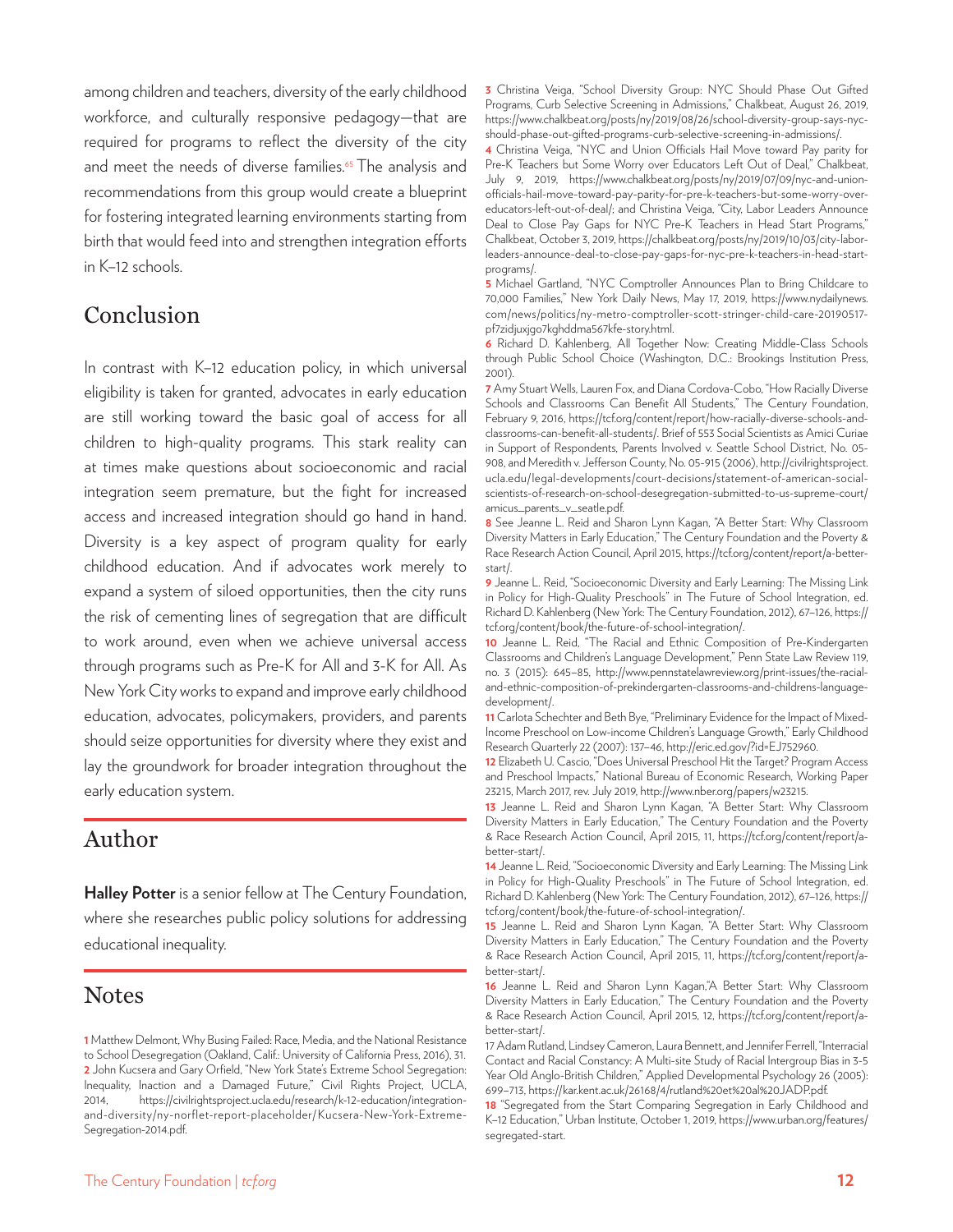**19** Jeanne L. Reid, "The Racial and Ethnic Composition of Pre-Kindergarten Classrooms and Children's Language Development," Penn State Law Review 119, no. 3 (2015): 668–69, http://www.pennstatelawreview.org/print-issues/the-racialand-ethnic-composition-of-prekindergarten-classrooms-and-childrens-languagedevelopment/. The study defines socioeconomically diverse classrooms as those with a standard deviation of family income that is at least 0.5 times the mean standard deviation for all classrooms. Racially diverse classrooms are defined as those with 21–70 percent minority children.

**20** Erica Frankenberg, "Segregation at an Early Age," Center for Education and Civil Rights, PennState College of Education and the National Coalition on School Diversity, October 2016, 12, https://cecr.ed.psu.edu/sites/default/files/ Segregation\_At\_An\_Early\_Age\_Frankenberg\_2016.pdf

**21** Richard D. Kahlenberg, "Updating the Fair Housing Act to Make Housing More Affordable," The Century Foundation, April 9, 2018, https://tcf.org/content/report/ updating-fair-housing-act-make-housing-affordable/.

**22** Paul Jargowsky, "Architecture of Segregation," The Century Foundation, August 7, 2015, https://tcf.org/content/report/architecture-of-segregation/.

**23** Jeanne L. Reid and Sharon Lynn Kagan, "A Better Start: Why Classroom Diversity Matters in Early Education," The Century Foundation and the Poverty & Race Research Action Council, April 2015, https://tcf.org/content/report/a-betterstart/.

**24** Allison H. Freidman-Krauss, et al., The State of Preschool 2018: State Preschool Yearbook (New Brunswick, NJ: National Institute for Early Education Research, 2019), 128–29, http://nieer.org/wp-content/uploads/2019/08/YB2018\_Full-ReportR3wAppendices.pdf.

**25** "RFP Preview: DOE Birth-to-Five Early Childhood Care + Education Services," New York City Department of Education, November 26, 2018, https://infohub. nyced.org/docs/default-source/default-document-library/rfp-preview-doebirth-to-five-early-care-and-education-services.pdf. Note that some publicly funded early education programs in New York City will still fall outside DOE. The administration of childcare vouchers will remain with ACS, and some programs still have direct federal Head Start contracts.

**26** Scott M. Stringer, "NYC Under 3: A Plan to Make Child Care Affordable for New York City Families," Bureau of Policy and Research and Bureau of Budget, New York City Comptroller, May 2019, 5 and 41, https://comptroller.nyc.gov/ reports/nyc-under-three-a-plan-to-make-child-care-affordable-for-new-york-cityfamilies/.

**27** Marija Drobnjak, "NYC's Early Childhood Education Landscape: Where Children and Families Receive Early Care and Educational Services," Citizens' Committee for Children of New York, March 2019, 14, https://www.cccnewyork. org/wp-content/uploads/2019/03/CCC\_NYC%E2%80%99s-Early-Care-and-Education-Landscape.pdf. This estimate is based on comparing the total number of children under age five with family incomes below 200 percent of poverty with the total number of children enrolled in CCDBG-funded programs, vouchers, 3-K, and Pre-K. Since 3-K and Pre-K are universal programs, the enrollment numbers include some children who are not from low-income families. This data also does not include children enrolled in Early Head Start and Head Start programs with direct federal funding.

**28** Arya Ansari, "The Selection of Preschool for Immigrant and Native-born Latino Families in the United States," Early Childhood Research Quarterly 41: 149-160 (2017), https://www.google.com/url?q=https://www.ncbi.nlm.nih.gov/pmc/articles/ **29** Abigail Kramer, "Pre-K Expansion May Suck Life Out of EarlyLearn," InsideSchools, August 18, 2014, https://insideschools.org/news-&-views/pre-kexpansion-may-suck-life-out-of-earlylearn; and Kendra Hurley, "What's Needed for '3-K For all' and Child Care Centers to Work and Play Well Together?" The New School Center for New York City Affairs, June 2017, http://www.centernyc. org/prek-child-care-brief.

**30** "Subsidized Child Care," Day Care Council of New York, https://www.dccnyinc. org/families/what-to-look-for-in-a-program-provider/subsidized-child-care/ (accessed October 4, 2019).

**31** "The US and the High Cost of Child Care: 2018," Child Care Aware of America, https://usa.childcareaware.org/advocacy-public-policy/resources/research/ costofcare/

**32** Joseph Spector, "How Much Does It Cost to Live in New York," lohud.com, March 222, 2018, https://www.lohud.com/story/news/politics/politics-on-thehudson/2018/03/22/how-much-does-cost-live-new-york/446959002/

**33** Scott M. Stringer, "NYC Under 3: A Plan to Make Child Care Affordable for New York City Families," Bureau of Policy and Research and Bureau of Budget, New York City Comptroller, May 2019, 9–10, https://comptroller.nyc.gov/reports/ nyc-under-three-a-plan-to-make-child-care-affordable-for-new-york-cityfamilies/.

**34** See, for example, "Tuition," Trinity Preschool, https://www.google.com/ url?q=https://www.trinitypreschoolnyc.org/

See School Diversity Advisory Group website, https://www.schooldiversity.nyc/; and Richard Kahlenberg, "It's Time to Change How New York City Schools Admit Students," The Century Foundation, August 26, 2019, https://tcf.org/content/ commentary/time-change-new-york-city-schools-admit-students/.

"Real Integration," IntegrateNYC, https://www.integratenyc.org/realintegration (accessed October 10, 2019)

**35** Kendra Hurley, "How U.S. Child Care Is Segregated: a Brooklyn Story," CityLab, July 15, 2019, https://www.citylab.com/perspective/2019/07/early-childhoodeducation-daycare-diversity-brooklyn-prek/593908/.

**36** Halley Potter, "New Focus on Diversity in Head Start," The Century Foundation, June 19, 2015, https://tcf.org/content/commentary/new-focus-on-diversity-inhead-start/.

**37** "Request for Proposals: Birth-to-Five Services," New York City Department of Education, March 5, 2019, 40–41, http://sachspolicy.com/wp-content/ uploads/2019/04/Birth-to-Five-Services-RFP.pdf.

**38** Kendra Hurley, "Making Room for Babies: Which Early Education Centers Have Infants and Toddlers, and How Do They Make It Work?" The New School Center for New York City Affairs, February 2018, 15, http://www.centernyc.org/makingroom-for-babies.

**39** "Request for Proposals: Birth-to-Five Services," New York City Department of Education, March 5, 2019, http://sachspolicy.com/wp-content/uploads/2019/04/ Birth-to-Five-Services-RFP.pdf.

**40** Halley Potter, "New Focus on Diversity in Head Start," The Century Foundation, June 19, 2015, https://tcf.org/content/commentary/new-focus-on-diversity-inhead-start/.

**41** Kendra Hurley, "Making Room for Babies: Which Early Education Centers have Infants and Toddlers, and How Do They Make It Work?" The New School Center for New York City Affairs, February 2018, 15, http://www.centernyc.org/makingroom-for-babies.

**42** Halley Potter, "Lessons from New York City's Universal Pre-K Expansion: How a Focus on Diversity Could Make It Even Better," The Century Foundation, May 13, 2015, https://tcf.org/content/report/lessons-from-new-york-citys-universal-prekexpansion/.

**43** Leslie Brody, "New York City Plans to Give More 3-Year-Olds Free Early Childhood Education," The Wall Street Journal, January 10, 2019, https://www.wsj. com/articles/new-york-city-plans-to-give-more-3-year-olds-free-early-childhoodeducation-11547165926; and "3-K," New York City Department of Education, https://www.schools.nyc.gov/enrollment/enroll-grade-by-grade/3k (accessed October 4, 2019).

**44** New York City Department of Education, School Demographic Snapshot, data for 2018–19, downloadable from https://infohub.nyced.org/docs/default-source/ default-document-library/demographic-snapshot-2014-15-to-2018-19-(public). xlsx.

**45** Jeanne Reid, Samantha Melvin, Sharon Lynn Kagan, and Jeanne Brooks-Gunn, "Building a Unified System for Universal Pre-K: The Case of New York City," Children and Youth Services Review 100 (2019): 191–205.

**46** New York City Department of Education, School Demographic Snapshot, data for 2018–19, downloadable from https://infohub.nyced.org/docs/default-source/ default-document-library/demographic-snapshot-2014-15-to-2018-19-(public). xlsx.

**47** "2019 NYC Pre-K Admissions Guide," New York City Department of Education, January 2019, http://www.ps68.org/uploads/8/2/0/5/82053858/nycpre-k-admissions-guide.pdf.

**48** 2019 Pre-K Admissions Guide data, New York City Department of Education and NYC OpenData, June 10, 2019, https://data.cityofnewyork.us/Education/2019- Pre-Kindergarten-Admissions-Guide/fp78-wt5b.

**49** New York City Department of Education, School Demographic Snapshot, data for 2018–19, downloadable from https://infohub.nyced.org/docs/default-source/ default-document-library/demographic-snapshot-2014-15-to-2018-19-(public). xlsx.

**50** Tomas Monarrez, "Do New York City's School Attendance Boundaries Encourage Racial and Ethnic Segregation?" Urban Institute, September 17, 2018, https://www.urban.org/urban-wire/do-new-york-citys-school-attendanceboundaries-encourage-racial-and-ethnic-segregation.

**51** Halley Potter, "Diversity in New York City's Universal Pre-K Classrooms," The Century Foundation, September 20, 2016, https://tcf.org/content/report/diversitynew-york-citys-universal-pre-k-classrooms/.

**52** "Diversity in Admissions," New York City Department of Education, https:// www.schools.nyc.gov/enrollment/enrollment-help/meeting-student-needs/